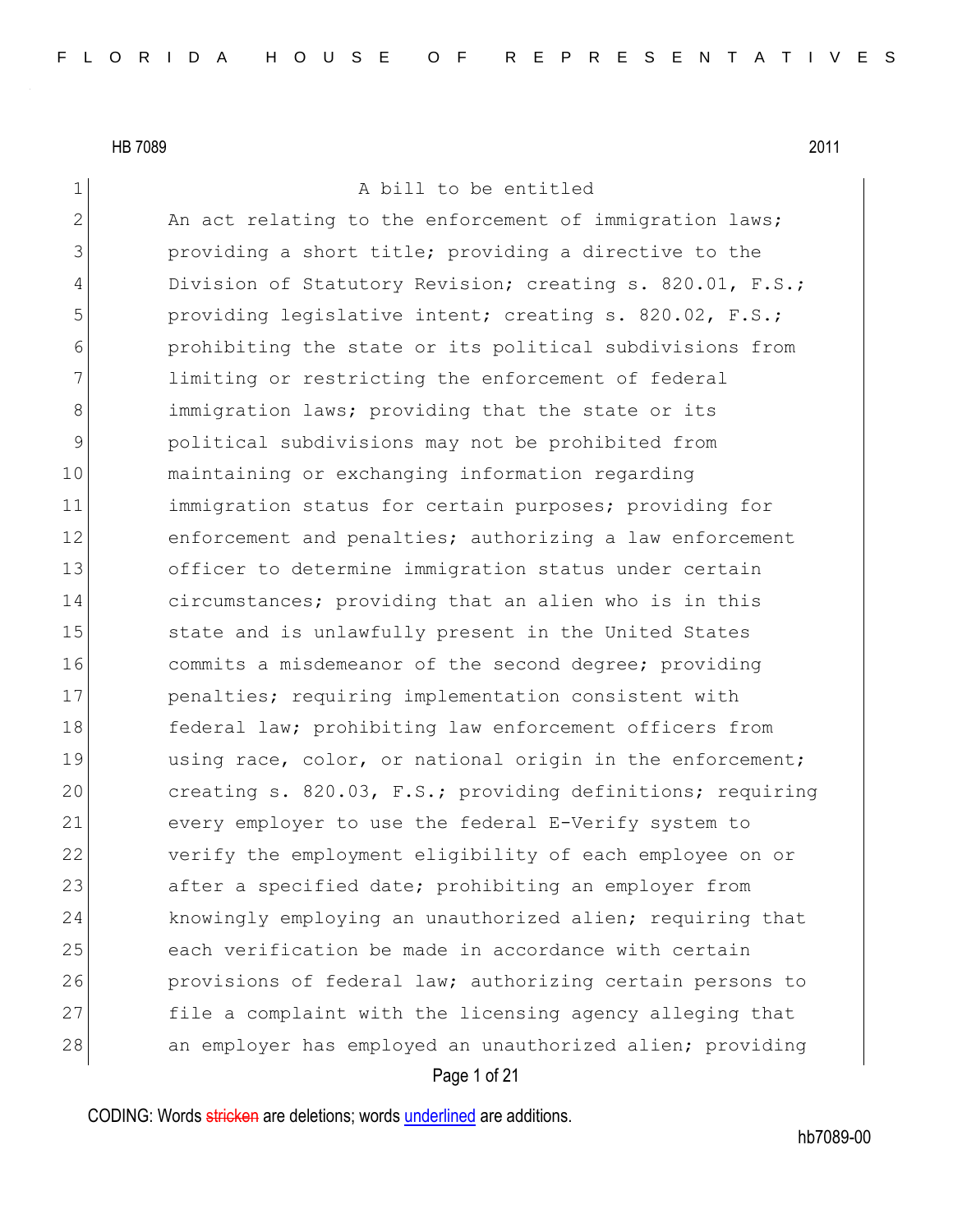Page 2 of 21 29 for enforcement and penalties; creating a rebuttable 30 presumption for certain employers that the employer did 31 and the wingly employ an unauthorized alien; authorizing an 32 employer or employee to seek an injunction under certain 33 31 circumstances; authorizing certain persons to file a 34 complaint with the state attorney or Attorney General 35 alleging that an employer has employed an unauthorized 36 alien; authorizing enforcement by the state attorney and 37 Attorney General; providing penalties; prohibiting the 38 filing of a complaint based on race, color, or national 39 origin; providing that a person who knowingly files a 40 false and frivolous complaint commits a misdemeanor of the 41 second degree; providing for construction; transferring 42 and renumbering s. 448.09, F.S., relating to a prohibition 43 on employment of unauthorized aliens; creating s. 287.135, 44 F.S.; providing definitions; requiring public employers to 45 use the federal E-Verify system to verify the employment 46 eligibility of each employee; prohibiting a public 47 employer from knowingly employing an unauthorized alien; 48 creating a rebuttable presumption for certain public 49 employers that the public employer did not knowingly 50 employ an unauthorized alien; prohibiting public employers 51 from entering into a contract for contractual services 52 with contractors that are not registered and participating 53 in the federal E-Verify system; prohibiting certain 54 contractors and subcontractors from knowingly employing an 55 **unauthorized alien;** providing procedures and requirements; 56 creating a rebuttable presumption that certain contractors

CODING: Words stricken are deletions; words underlined are additions.

hb7089-00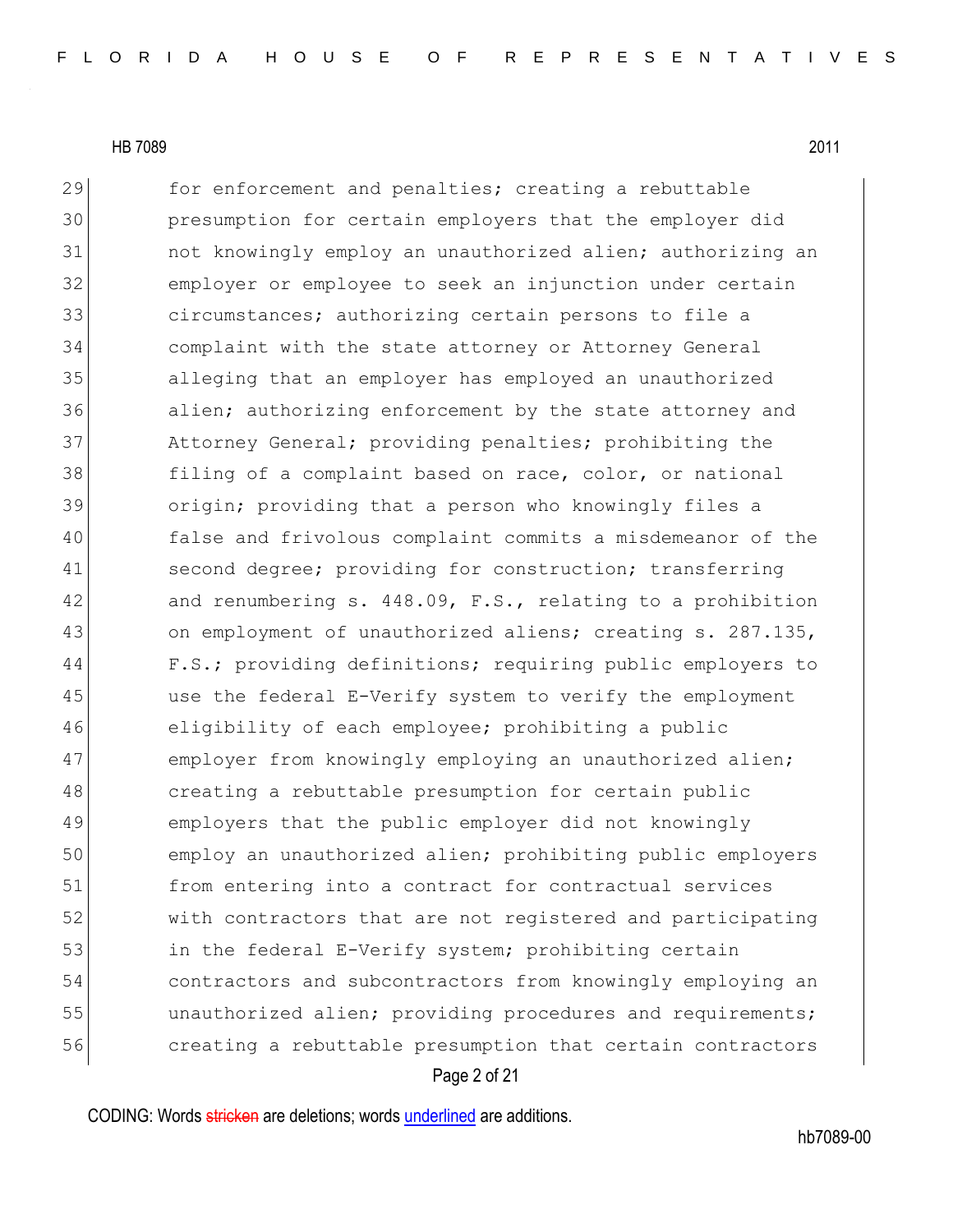79

81

57 and subcontractors did not knowingly employ an 58 unauthorized alien; providing for enforcement without 59 regard to race, color, or national origin; creating s. 60 337.163, F.S.; providing definitions; prohibiting the 61 Department of Transportation from entering into certain 62 contracts with contractors that are not registered and 63 participating in the federal E-Verify system; prohibiting 64 certain contractors and subcontractors from knowingly 65 employing an unauthorized alien; providing procedures and 66 **requirements;** creating a rebuttable presumption that 67 certain contractors and subcontractors did not knowingly 68 employ an unauthorized alien; providing for enforcement 69 without regard to race, color, or national origin; 70 amending s. 901.15, F.S.; providing an additional instance 71 whereby an arrest may be made by a law enforcement officer 72 without a warrant; amending s. 903.046, F.S.; providing 73 additional criteria for the court to consider when 74 determining whether to release a defendant on bail or 75 other conditions; creating s. 921.245, F.S.; providing for 76 enhanced maximum criminal penalties when an offense is 77 committed by an alien unlawfully present in the United 78 States; providing effective dates. 80 Be It Enacted by the Legislature of the State of Florida:

82 Section 1. Short title.—This act may be cited as the 83 | "Florida Immigration Enforcement Act."

### Page 3 of 21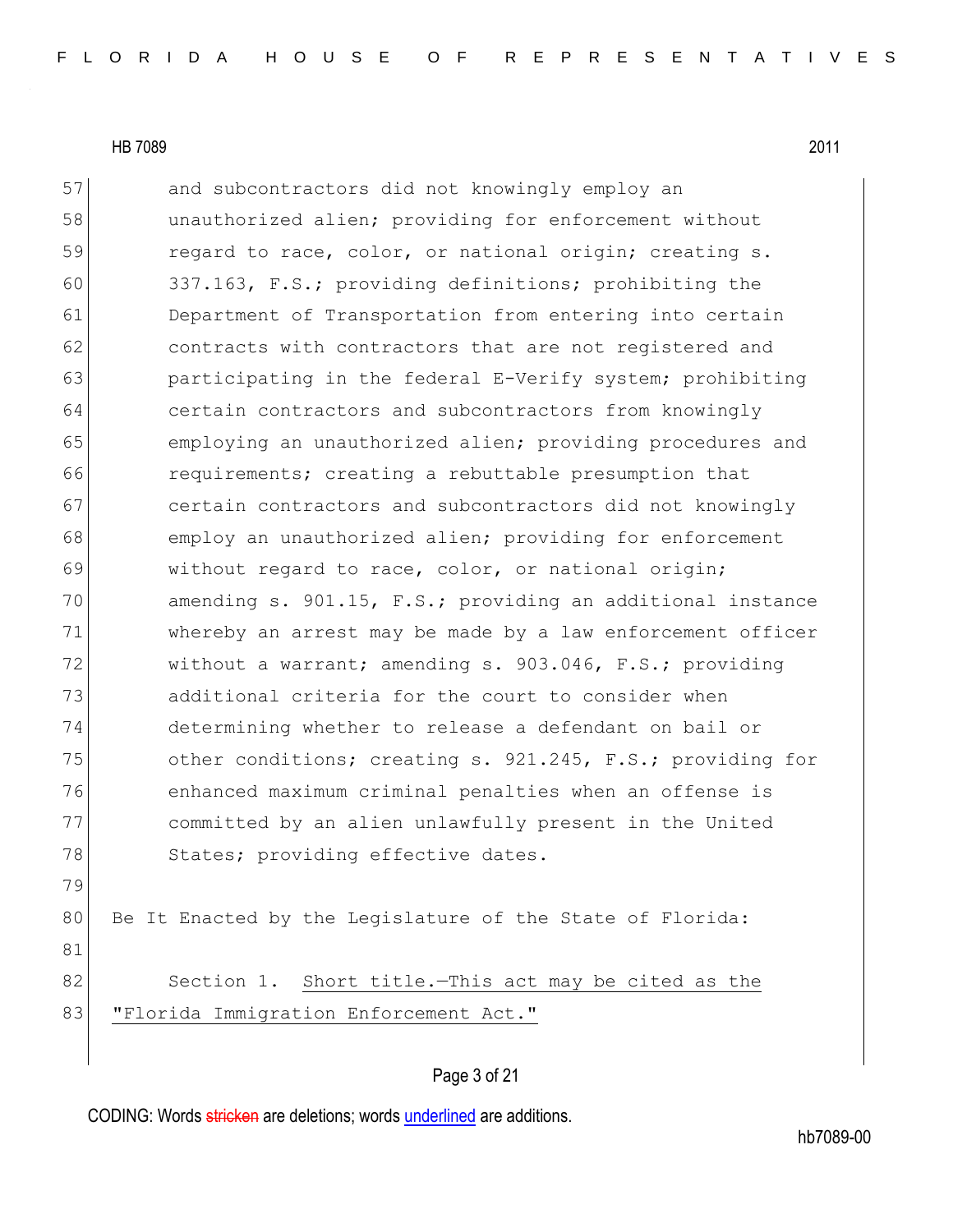| 84  | Section 2. The Division of Statutory Revision is directed        |
|-----|------------------------------------------------------------------|
| 85  | to create chapter 820, Florida Statutes, to be entitled          |
| 86  | "IMMIGRATION ENFORCEMENT."                                       |
| 87  | Section 3. Section 820.01, Florida Statutes, is created to       |
| 88  | read:                                                            |
| 89  | 820.01 Intent. The Legislature finds that there is a             |
| 90  | compelling interest in the cooperative enforcement of federal    |
| 91  | immigration laws throughout the state. The Legislature declares  |
| 92  | that the intent of this chapter is to discourage and deter the   |
| 93  | unlawful entry and presence of aliens in this state. The         |
| 94  | provisions of this chapter are intended to work together to      |
| 95  | accomplish this purpose.                                         |
| 96  | Section 4. Section 820.02, Florida Statutes, is created to       |
| 97  | read:                                                            |
| 98  | 820.02 Cooperation and assistance in enforcement of              |
| 99  | immigration laws.-                                               |
| 100 | (1) (a) An official or agency of this state or a county,         |
| 101 | municipality, or other political subdivision of this state may   |
| 102 | not limit or restrict the enforcement of federal immigration     |
| 103 | laws to less than the full extent permitted by federal law.      |
| 104 | (b) Except as provided in federal law, officials or              |
| 105 | agencies of this state and counties, municipalities, and other   |
| 106 | political subdivisions of this state may not be prohibited or in |
| 107 | any way be restricted from sending, receiving, or maintaining    |
| 108 | information relating to the immigration status, lawful or        |
| 109 | unlawful, of any individual or exchanging that information with  |
| 110 | any other federal, state, or local governmental entity for the   |
| 111 | following official purposes:                                     |

## Page 4 of 21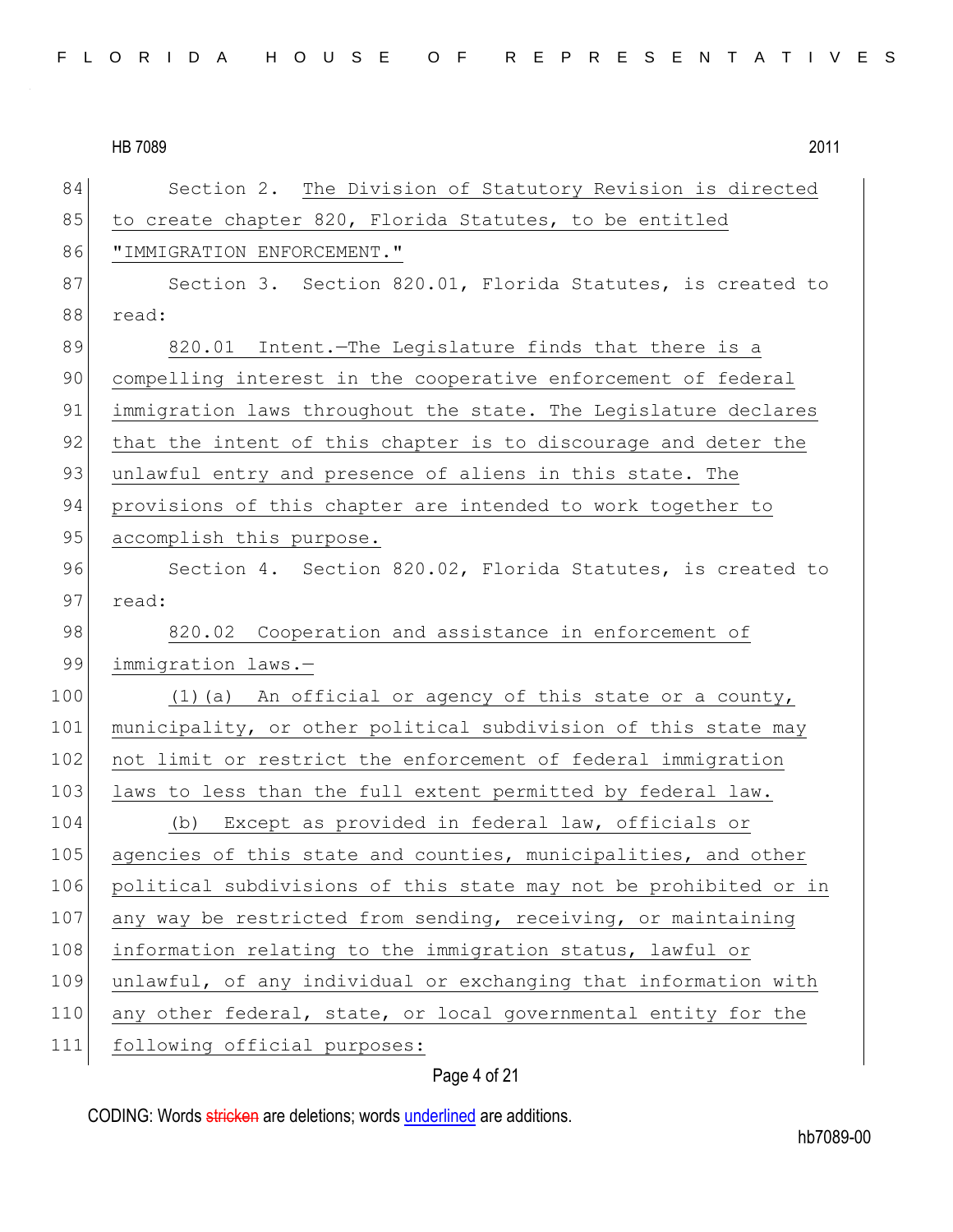112 1. Determining eligibility for any public benefit, 113 service, or license provided by the Federal Government, the 114 state, or any county, municipality, or other political 115 subdivision of this state. 116 2. Verifying any claim of residence or domicile if 117 determination of residence or domicile is required under federal 118 law, the laws of this state, or a judicial order issued pursuant 119 to a civil or criminal proceeding in this state. 120 3. If the person is an alien, determining whether the 121 person is in compliance with the federal registration laws 122 prescribed by Title II, Chapter 7 of the federal Immigration and 123 Nationality Act. 124 4. Complying with 8 U.S.C. ss. 1373 and 1644. 125 (c)1. The Attorney General may enforce this subsection if 126 there is reasonable cause to believe that this subsection has 127 been violated and may commence a civil or administrative action 128 and, in addition to the penalty provided in this subparagraph, 129 may seek such other relief as may be appropriate. If there is a 130 judicial finding that an entity has violated this subsection, 131 the court shall order that the entity pay a civil penalty of not 132 less than \$500 and not more than \$5,000 for each day that the 133 policy remains in effect after the filing of an action under 134 this subsection. 135 2. The court shall collect the civil penalty prescribed in 136 subparagraph 1. and deposit the moneys in the Violent Crime 137 Investigative Emergency and Drug Control Strategy Implementation 138 Account within the Department of Law Enforcement Operating Trust 139 Fund pursuant to s. 943.042.

Page 5 of 21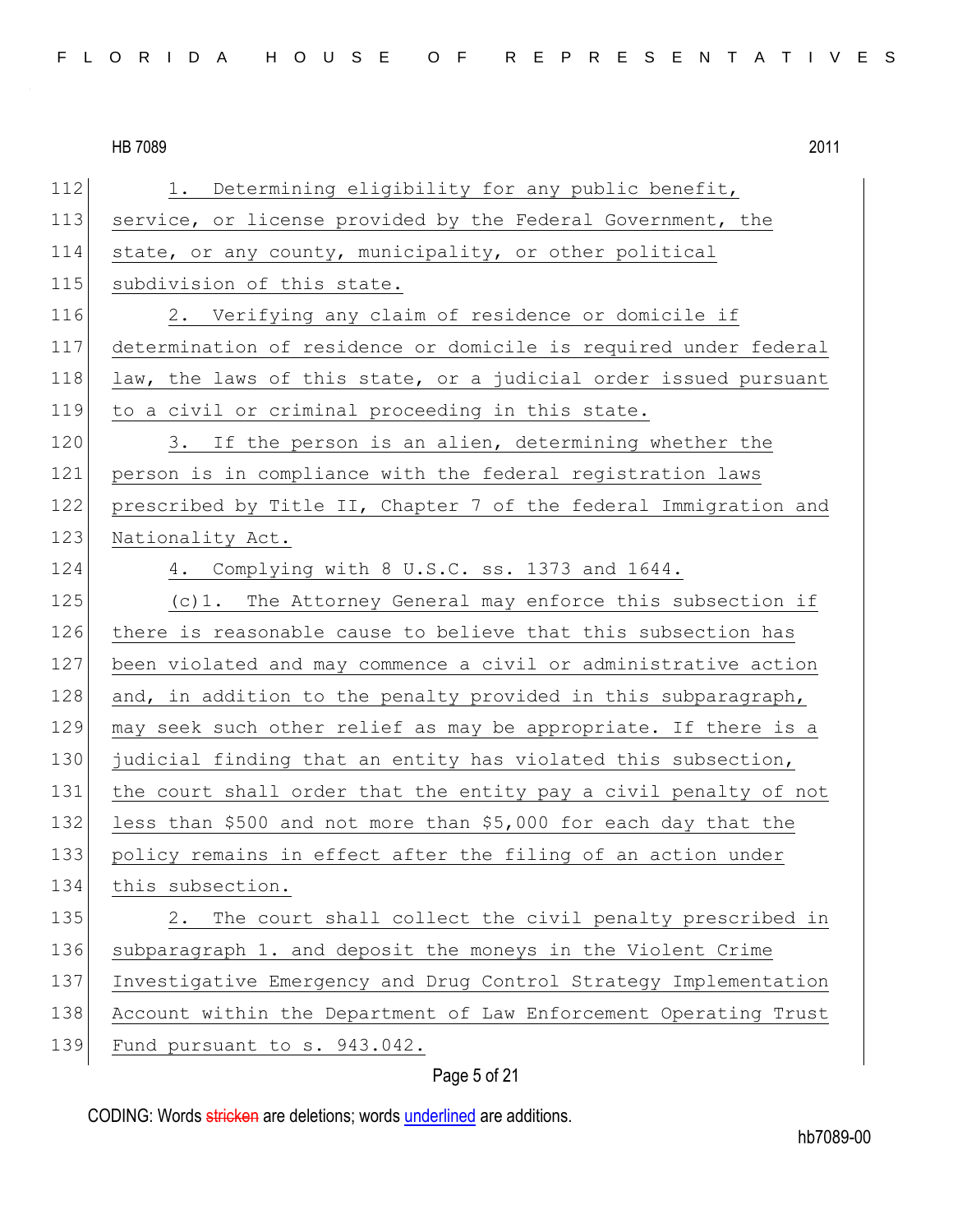| 140 | $(2)$ (a) 1. A reasonable attempt may be made to determine the   |
|-----|------------------------------------------------------------------|
| 141 | immigration status of a person who is the subject of a criminal  |
| 142 | investigation by a law enforcement official or a law enforcement |
| 143 | agency of this state or of a county, municipality, or other      |
| 144 | political subdivision of this state, if reasonable suspicion     |
| 145 | exists that the person is an alien and is unlawfully present in  |
| 146 | the United States.                                               |
| 147 | 2. A reasonable attempt shall be made to determine the           |
| 148 | immigration status of a person who is arrested by a law          |
| 149 | enforcement official or a law enforcement agency of this state   |
| 150 | or of a county, municipality, or other political subdivision of  |
| 151 | this state before the person is released, if reasonable          |
| 152 | suspicion exists that the person is an alien and is unlawfully   |
| 153 | present in the United States.                                    |
| 154 | (b) Immigration status shall be verified under this              |
| 155 | subsection with the Federal Government pursuant to 8 U.S.C. s.   |
| 156 | 1373(c). If the person's status is reported by the Federal       |
| 157 | Government as unlawfully present in the United States, the law   |
| 158 | enforcement official or law enforcement agency must, as soon as  |
| 159 | practicable, report that person to the United States Immigration |
| 160 | and Customs Enforcement or the United States Customs and Border  |
| 161 | Protection.                                                      |
| 162 | (3) An alien who is in this state and is unlawfully              |
| 163 | present in the United States commits a misdemeanor of the second |
| 164 | degree, punishable as provided in s. 775.082 and by a fine not   |
| 165 | to exceed \$100. For a first violation of this subsection, the   |
| 166 | court may not sentence the person to more than 20 days in jail.  |
|     |                                                                  |

## Page 6 of 21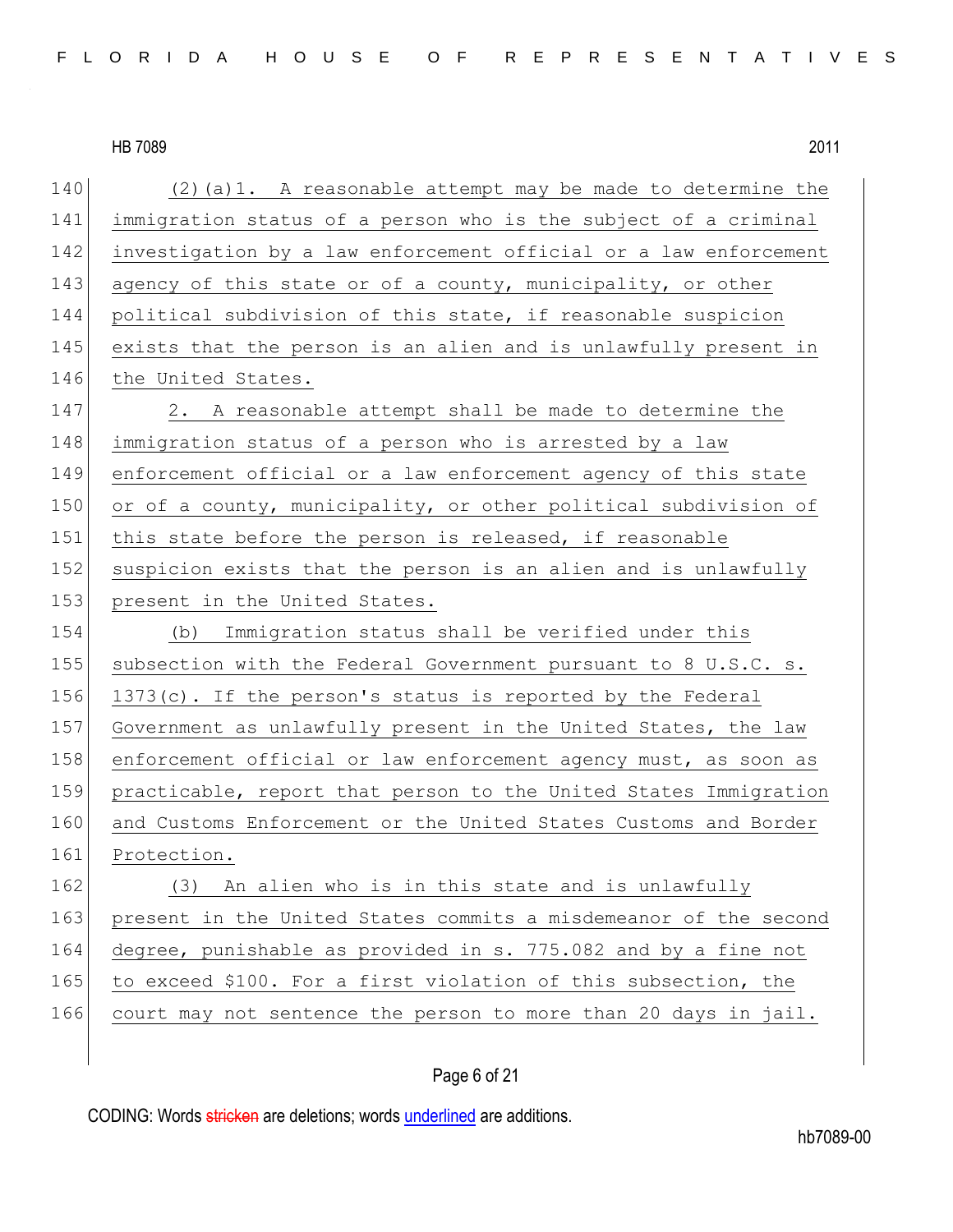| 167 | For a second or subsequent violation, the court may not sentence |
|-----|------------------------------------------------------------------|
| 168 | the person to more than 30 days in jail.                         |
| 169 | (4) A state or local correctional facility shall                 |
| 170 | immediately notify the United States Immigration and Customs     |
| 171 | Enforcement or the United States Customs and Border Protection   |
| 172 | prior to the discharge from imprisonment of an alien unlawfully  |
| 173 | present in the United States.                                    |
| 174 | In the implementation of this section, an alien's<br>(5)         |
| 175 | immigration status may be determined by:                         |
| 176 | (a) A law enforcement officer who is authorized by the           |
| 177 | Federal Government to verify or ascertain an alien's immigration |
| 178 | status.                                                          |
| 179 | The United States Immigration and Customs Enforcement<br>(b)     |
| 180 | or the United States Customs and Border Protection pursuant to 8 |
| 181 | U.S.C. s. 1373(c).                                               |
| 182 | This section shall be implemented in a manner<br>(6)             |
| 183 | consistent with federal laws regulating immigration, protecting  |
| 184 | the civil rights of all persons, and respecting the privileges   |
| 185 | and immunities of United States citizens. A law enforcement      |
| 186 | official or agency of this state or a county, municipality, or   |
| 187 | other political subdivision of this state may not consider race, |
| 188 | color, or national origin in the enforcement of this section     |
| 189 | except to the extent permitted by the United States Constitution |
| 190 | or the State Constitution.                                       |
| 191 | Section 5. Effective July 1, 2012, section 820.03, Florida       |
| 192 | Statutes, is created to read:                                    |
| 193 | 820.03 Use of E-Verify system required for private               |
| 194 | employers; licensing enforcement.-                               |
|     |                                                                  |

Page 7 of 21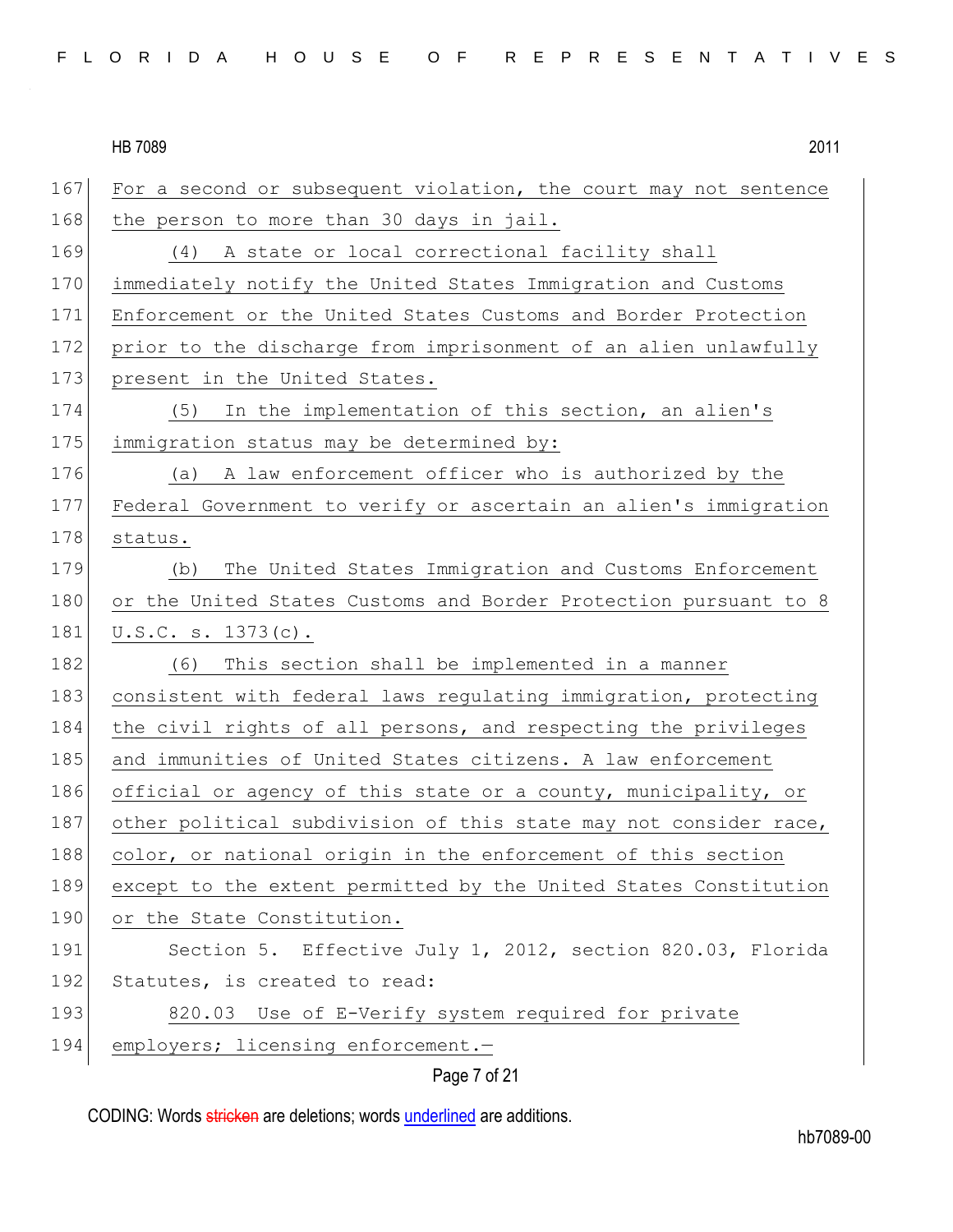| 195 | (1)<br>DEFINITIONS. - As used in this section, the term:         |
|-----|------------------------------------------------------------------|
| 196 | (a) "Agency" means an agency, department, board, or              |
| 197 | commission of this state or a county, municipality, or political |
| 198 | subdivision issuing a license for the purpose of operating a     |
| 199 | business in this state.                                          |
| 200 | (b) "E-Verify system" means the Employment Authorization         |
| 201 | Program, formerly the "Basic Pilot Program," under Pub. L. No.   |
| 202 | 104-208, Division C, Title IV, Subtitle A, s. 403, 110 Stat.     |
| 203 | 3009-655 (Sept. 30, 1996), as amended, or any successor program  |
| 204 | designated by the Federal Government for verification that an    |
| 205 | employee is an employment-authorized alien.                      |
| 206 | "Employee" means any person who performs employment<br>(C)       |
| 207 | services in this state for an employer pursuant to an employment |
| 208 | relationship between the person and employer. An employee does   |
| 209 | not include an independent contractor.                           |
| 210 | (d) "Employer" means any person or entity transacting            |
| 211 | business in this state that employs individuals. The term does   |
| 212 | not include:                                                     |
| 213 | 1. A government employer;                                        |
| 214 | 2.<br>The occupant or owner of a private residence who hires     |
| 215 | casual domestic labor to perform work customarily performed by a |
| 216 | homeowner entirely within a private residence; or                |
| 217 | That portion of labor and services provided to a person<br>3.    |
| 218 | or entity by a licensed independent contractor.                  |
| 219 | "Knowingly employ an unauthorized alien" has the same<br>(e)     |
| 220 | meaning as prescribed in 8 U.S.C. s. 1324a. The term shall be    |
| 221 | interpreted consistently with 8 U.S.C. s. 1324a and any federal  |
| 222 | rule or regulation applicable to the unlawful employment of      |
|     |                                                                  |

Page 8 of 21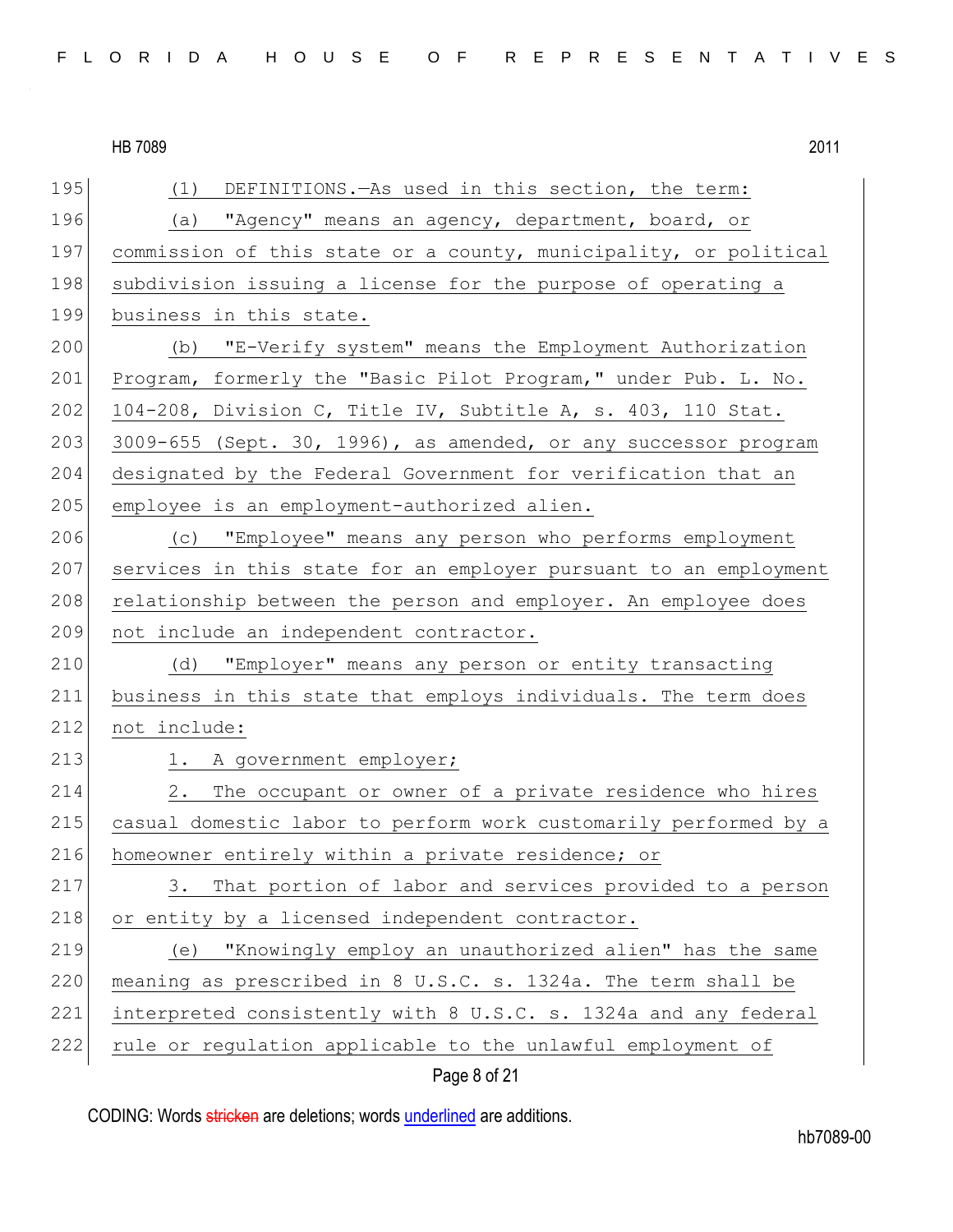HB 7089 2011 223 aliens. 224 (f) "License" means a license, permit, certificate, 225 approval, registration, charter, or similar form of 226 authorization required by law and issued by an agency for the 227 purpose of operating a business. A license includes, but is not 228 limited to: 229 1. Articles of incorporation. 230 2. A certificate of partnership, a partnership 231 registration, or articles of organization. 232 3. A grant of authority issued pursuant to state or 233 federal law. 234 4. A transaction privilege tax license. 235 (g) "Unauthorized alien" means an alien who is not 236 authorized under federal law to be employed in the United 237 States, as provided in 8 U.S.C. s. 1324a(h)(3). This term shall 238 be interpreted consistently with that section and any applicable 239 federal rules or regulations. 240 (2) VERIFICATION OF EMPLOYMENT ELIGIBILITY; SUSPENSION OF 241 LICENSE.—Paragraphs (a) and (b) apply with respect to employers 242 employing 100 or more employees on or after July 1, 2012, and 243 with respect to all employers on and after July 1, 2013. 244 (a) Every employer shall use the E-Verify system to verify 245 | the employment eligibility of all newly hired employees within 246 the period stipulated by federal law or regulations after the 247 hiring of the employee. However, an employer is not required to 248 verify the employment eligibility of a continuing employee hired 249 before the date of the applicability of the verification 250 requirements of this section on the employer.

#### Page 9 of 21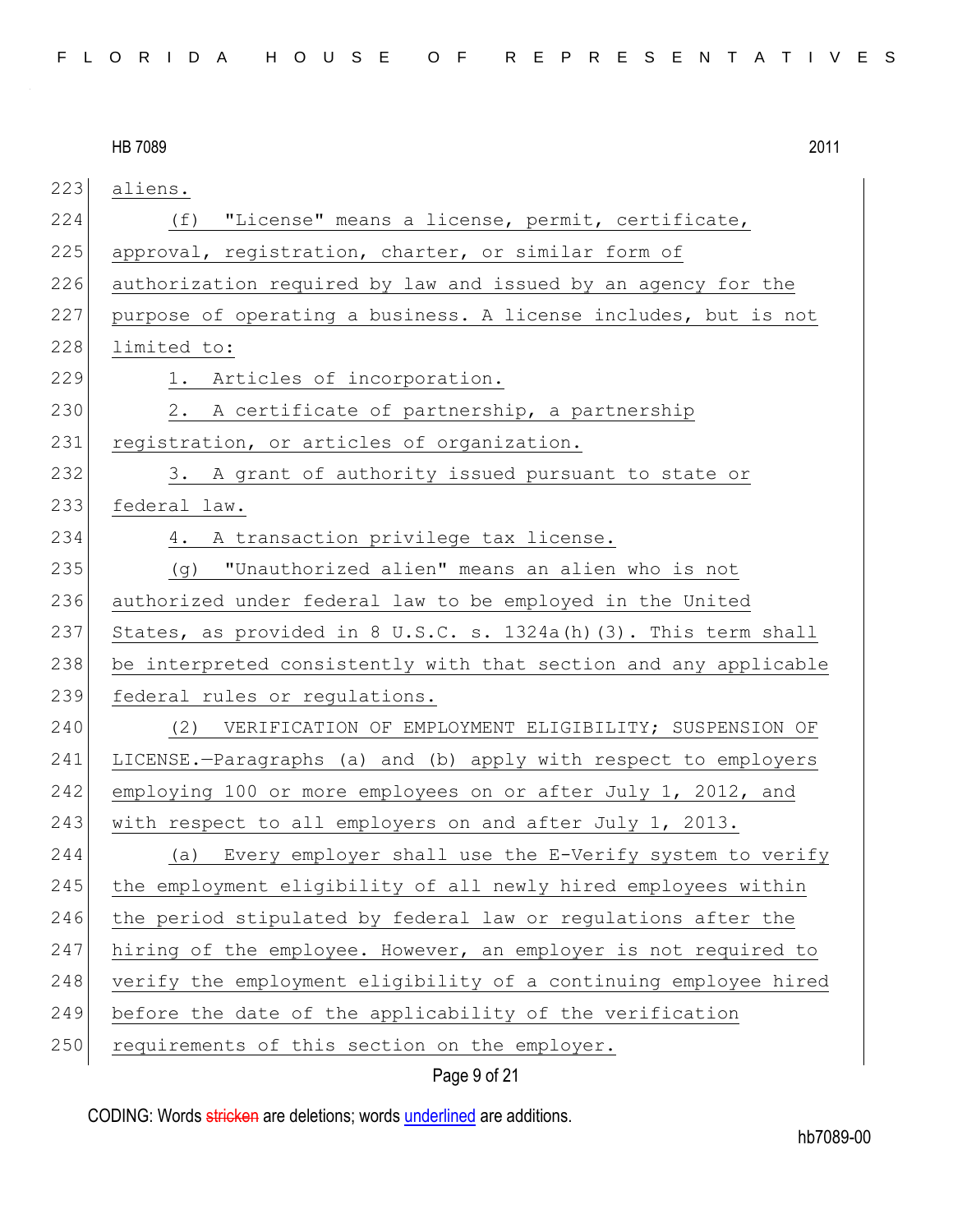| FLORIDA HOUSE OF REPRESENTATIVES |  |
|----------------------------------|--|
|----------------------------------|--|

|     | HB 7089<br>2011                                                   |
|-----|-------------------------------------------------------------------|
| 251 | A business that has not complied with paragraph (a)<br>(b)        |
| 252 | shall lose its license to do business in this state until the     |
| 253 | business has registered with the E-Verify system and provided     |
| 254 | the agency with a sworn affidavit stating that the business has   |
| 255 | registered with the E-Verify system.                              |
| 256 | (3)<br>EMPLOYMENT OF UNAUTHORIZED ALIENS; SUSPENSION OF           |
| 257 | LICENSE.-                                                         |
| 258 | An employer may not knowingly employ an unauthorized<br>(a)       |
| 259 | alien.                                                            |
| 260 | A person who has actual or constructive knowledge that<br>(b)     |
| 261 | an employer employs, or has within the last 90 days employed, an  |
| 262 | unauthorized alien may file a complaint with the agency.          |
| 263 | Upon the receipt of a valid complaint of a violation<br>(C)       |
| 264 | of paragraph (a), the agency shall notify the employer of the     |
| 265 | complaint and direct the employer to notify any affected          |
| 266 | employees named in the complaint.                                 |
| 267 | The agency shall request that the Federal Government<br>(d)       |
| 268 | verify, pursuant to 8 U.S.C. s. $1373(c)$ , the employment status |
| 269 | of any employee named in the complaint.                           |
| 270 | If the agency has reasonable cause to believe that the<br>(e)     |
| 271 | employer has employed an unauthorized alien, the agency shall     |
| 272 | notify the local law enforcement agency of the presence of the    |
| 273 | unauthorized alien in the jurisdiction.                           |
| 274 | (f)1. Upon finding that an employer has violated paragraph        |
| 275 | (a), the agency shall order the employer to:                      |
| 276 | Terminate the employment of all unauthorized aliens;<br>a.        |
| 277 | and                                                               |
| 278 | File a sworn affidavit with the agency within 10 days<br>b.       |
|     | Page 10 of 21                                                     |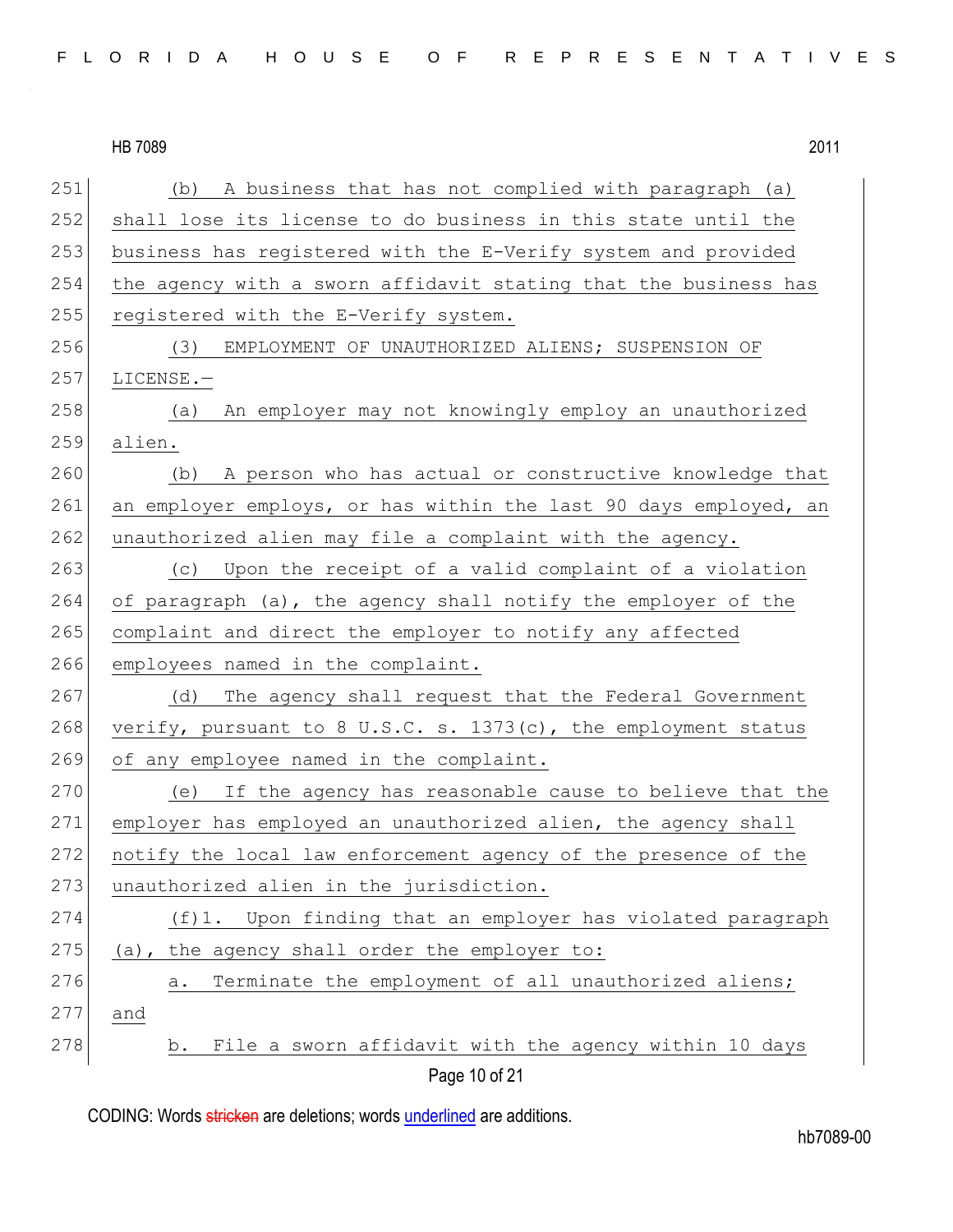279 after the receipt of the order. The affidavit must state that 280 the employer has corrected the violation by: 281 (I) Terminating the unauthorized alien's employment; 282 (II) Requesting that a second or additional verification 283 of the alien's employment status be authorized by using the  $E-$ 284 Verify system; or 285 (III) Attempting to terminate the unauthorized alien's 286 employment, and such termination has been challenged in a court 287 of competent jurisdiction. 288 2. If the employer fails to file the required affidavit, 289 the agency shall suspend all applicable licenses held by the 290 employer. All such licenses suspended shall remain suspended 291 until the sworn affidavit is filed. Notwithstanding any other 292 law, the suspended licenses shall be deemed to have been 293 reinstated upon the filing of the affidavit. During the pendency 294 of an action, the 10-day period shall be tolled. The 10-day 295 period shall also be tolled for any period during which the 296 Federal Government allows an alien to challenge the Federal 297 Government's determination of his or her immigration status or 298 employment authorization. 299 3. Licenses subject to suspension under this subsection 300 include all licenses that are held by the employer and that are 301 necessary to operate the employer's business at the location at 302 which the unauthorized alien performed work. If a license is not 303 necessary to operate the employer's business at the specific 304 location at which the unauthorized alien performed work, but a

305 license is necessary to operate the employer's business in

306 general, the licenses subject to suspension under subparagraph

#### Page 11 of 21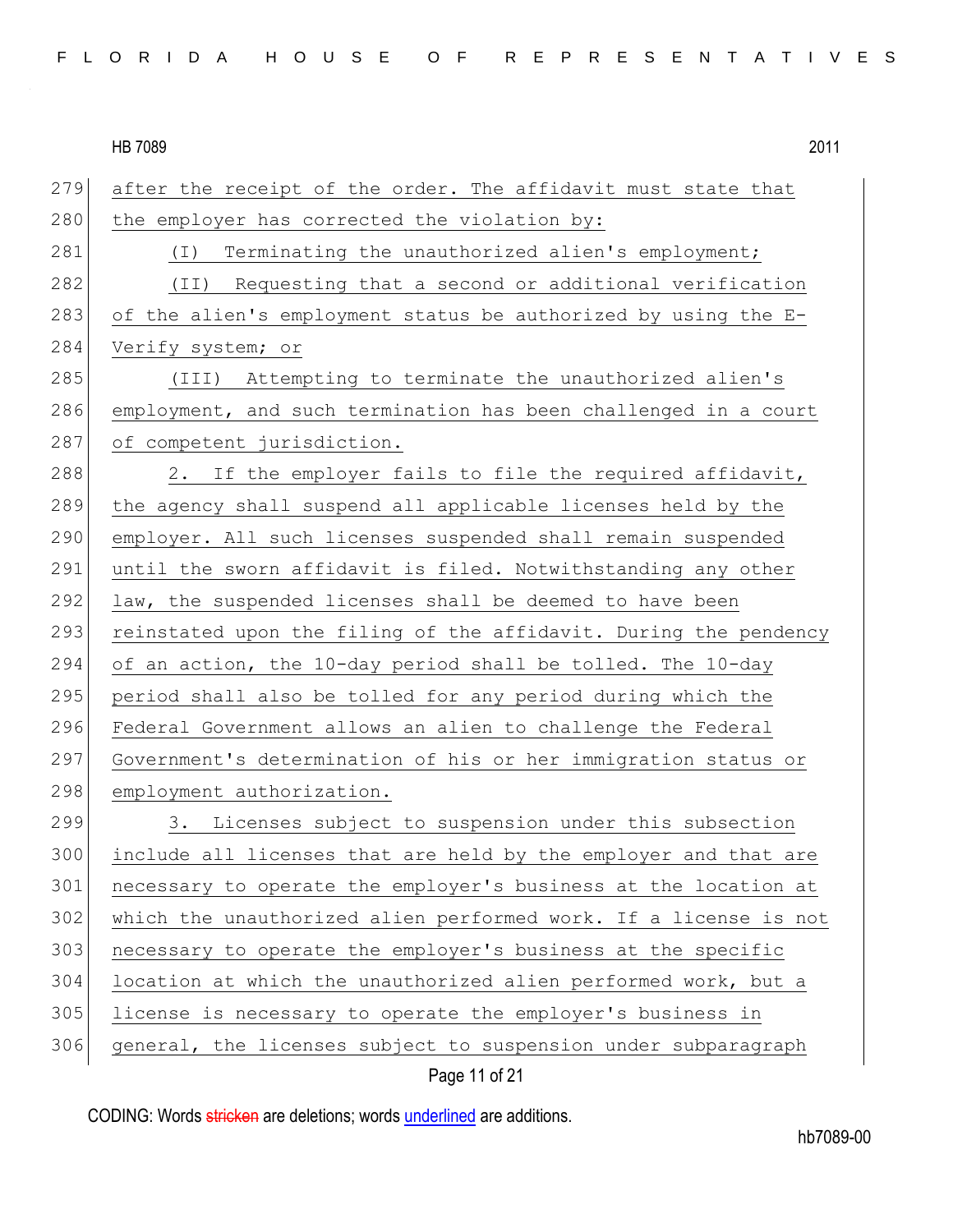2. include all licenses held by the employer at the employer's 308 primary place of business.

309 (g) Upon finding a second or subsequent violation of 310 paragraph (a) during a 2-year period, the agency shall suspend, 311 for at least 30 days, all licenses that are held by the employer and that are necessary to operate the employer's business at the location at which the unauthorized alien performed work. If a license is not necessary to operate the employer's business at the specific location at which the unauthorized alien performed work, but a license is necessary to operate the employer's business in general, the agency shall suspend all licenses held by the employer at the employer's primary place of business for 30 days or upon compliance with paragraph (f), whichever occurs later.

 (h) For the purposes of this section, compliance with subsection (2) creates a rebuttable presumption that an employer did not knowingly employ an unauthorized alien in violation of paragraph (a). An employer that establishes that it has complied 325 in good faith with the requirements of 8 U.S.C. s. 1324a(b) establishes an affirmative defense that the employer did not knowingly employ an unauthorized alien. An employer is considered to have complied with the requirements of 8 U.S.C. s. 1324a(b), notwithstanding an isolated, sporadic, or accidental technical or procedural failure to meet the requirements, if 331 there is a good faith attempt to comply with the requirements. (4) INJUNCTION.—At any time after a complaint is received, an employer subject to a complaint under this section, or any employee of the employer who is alleged to be an unauthorized

#### Page 12 of 21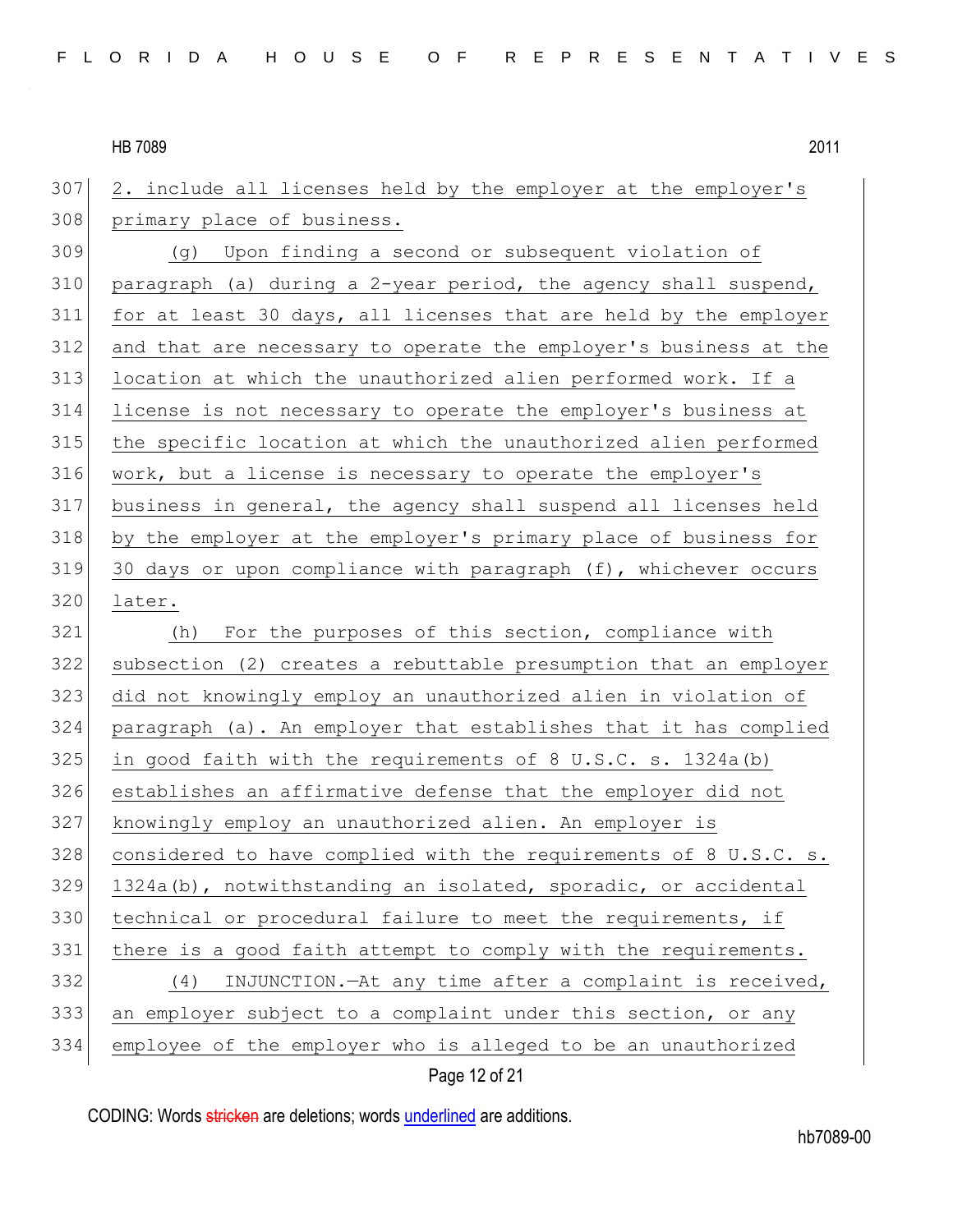335 alien, may challenge and seek to enjoin the enforcement of this 336 section before a court of competent jurisdiction. 337 (5) ENFORCEMENT.— 338 (a) A person who has actual or constructive knowledge that 339 an employer employs, or has within the last 90 days employed, an 340 unauthorized alien may file a complaint with the state attorney 341 or Attorney General. The state attorney and Attorney General may 342 enforce this section if there is reasonable cause to believe 343 that this section has been violated and may commence a civil or 344 administrative action and seek such other relief as may be 345 appropriate. 346 (b) If there is a judicial finding that an employer has 347 violated this section, the court shall order that the employer's 348 license be suspended in the same manner and under the same terms 349 as provided in paragraphs  $(3)$  (f) and  $(q)$ . 350 (6) NONDISCRIMINATION.—A complaint made under this section 351 may not be based on race, color, or national origin, except to 352 the extent permitted by the United States Constitution or the 353 State Constitution. A person who knowingly files a false and 354 frivolous complaint under this section commits a misdemeanor of 355 the second degree, punishable as provided in s. 775.082 or s. 356 775.083. 357 (7) CONSTRUCTION.—This section must be enforced without 358 regard to race, color, or national origin and shall be construed 359 in a manner so as to be fully consistent with any applicable 360 provisions of federal law. 361 Section 6. Section 448.09, Florida Statutes, is 362 transferred and renumbered as section 820.04, Florida Statutes.

Page 13 of 21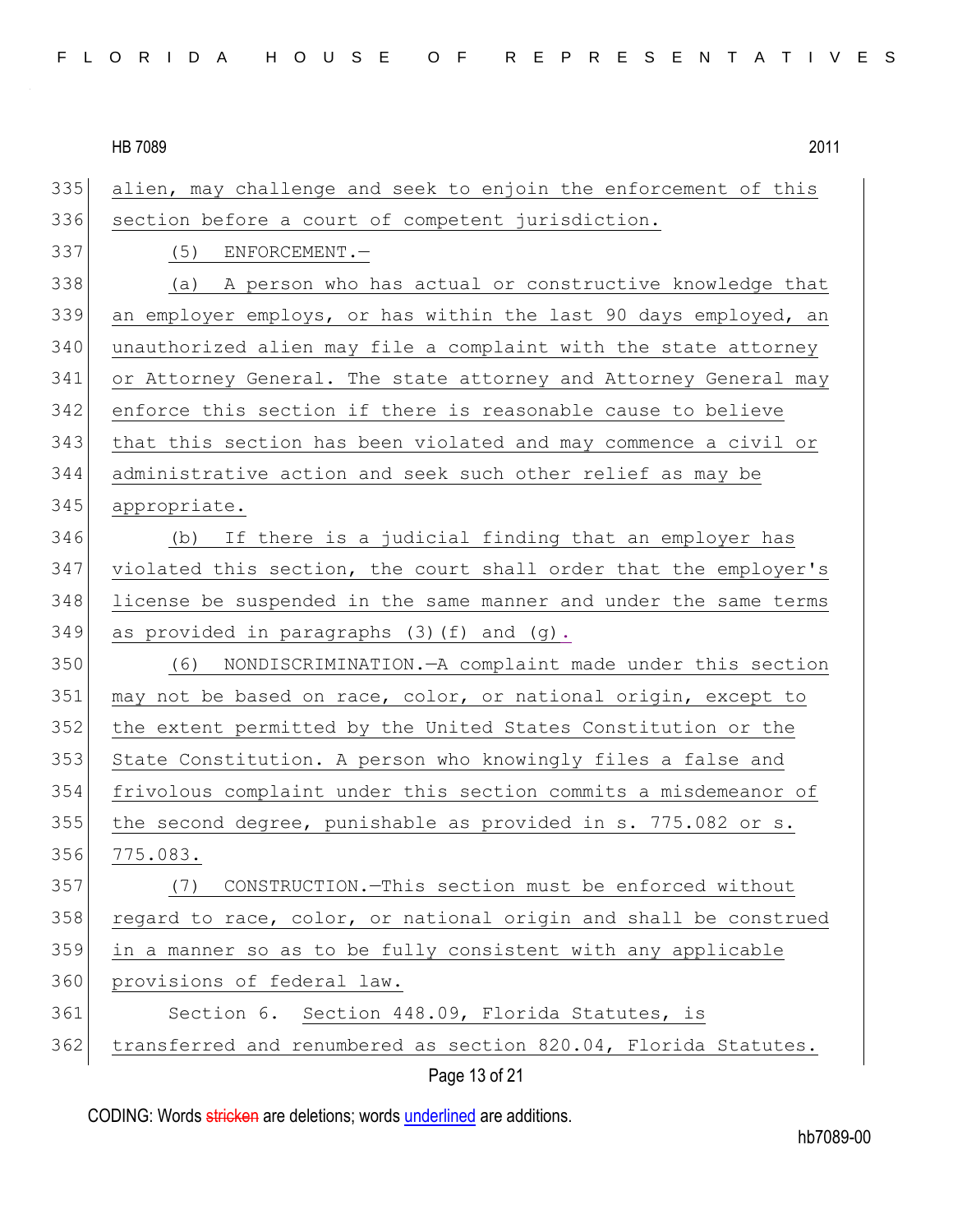| 363 | Section 7. Effective January 1, 2012, section 287.135,           |
|-----|------------------------------------------------------------------|
| 364 | Florida Statutes, is created to read:                            |
| 365 | 287.135 Verification of immigration status; public               |
| 366 | employers.-                                                      |
| 367 | (1) As used in the section, the term:                            |
| 368 | (a) "Contractor" means a person who has entered or is            |
| 369 | attempting to enter into a public contract for services with a   |
| 370 | public employer.                                                 |
| 371 | (b) "E-Verify system" has the same meaning as provided in        |
| 372 | s. 820.03.                                                       |
| 373 | "Knowingly employ an unauthorized alien" has the same<br>(C)     |
| 374 | meaning as provided in s. 820.03.                                |
| 375 | (d) "Public employer" means any department, agency,              |
| 376 | county, municipality, or political subdivision of the state.     |
| 377 | "Subcontractor" means any supplier, distributor,<br>(e)          |
| 378 | vendor, or firm furnishing supplies or services to or for a      |
| 379 | contractor or another subcontractor.                             |
| 380 | "Unauthorized alien" has the same meaning as provided<br>(f)     |
| 381 | in s. 820.03.                                                    |
| 382 | Every public employer shall use the E-Verify system to<br>(2)    |
| 383 | verify the employment eligibility of all newly hired employees   |
| 384 | within the period stipulated by federal law or regulations after |
| 385 | the hiring of the employee. However, a public employer is not    |
| 386 | required to verify the employment eligibility of a continuing    |
| 387 | employee hired before the date of the applicability of the       |
| 388 | verification requirements of this section on the employer.       |
| 389 | (3) (a) A public employer may not knowingly employ an            |
| 390 | unauthorized alien.                                              |

# Page 14 of 21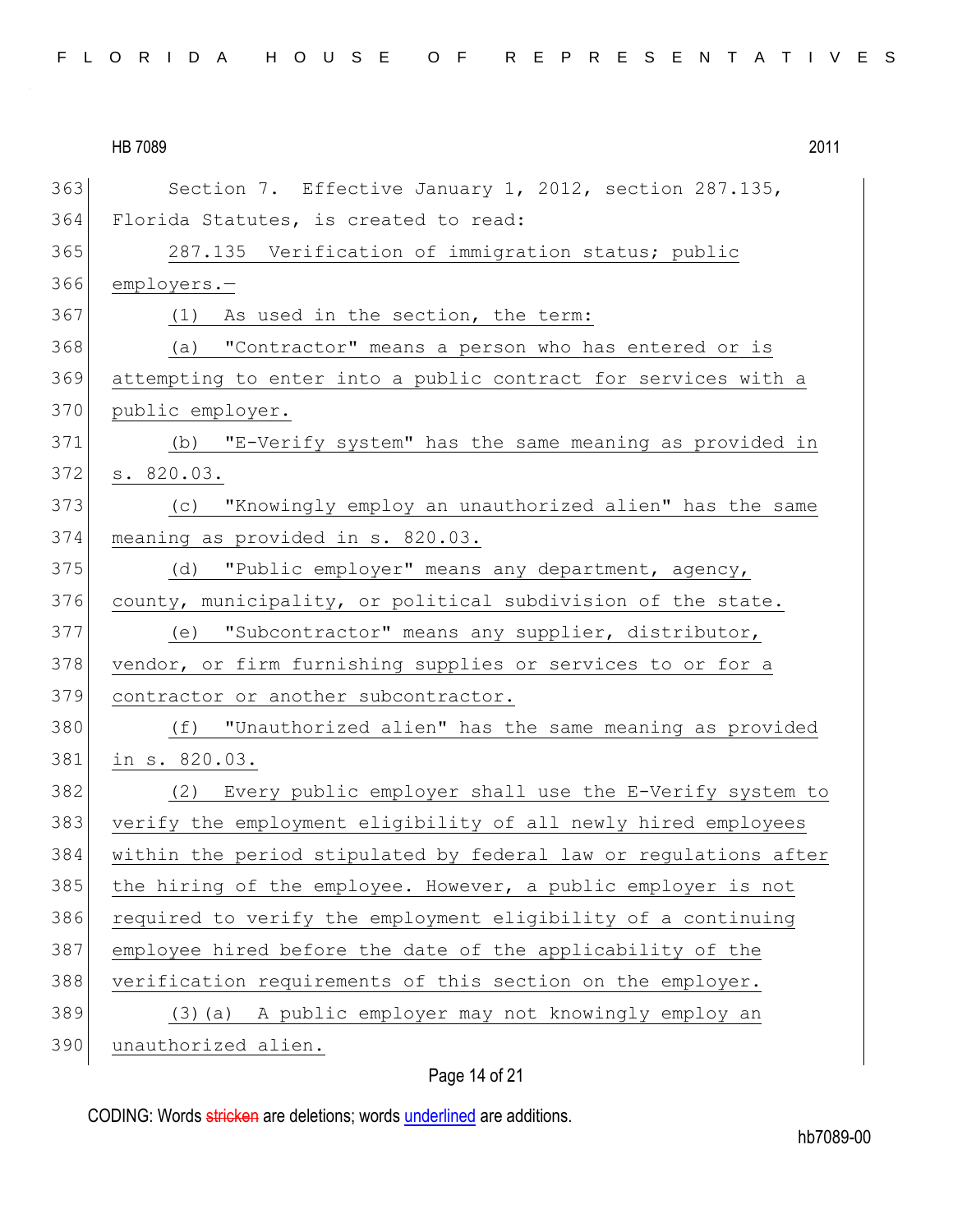| 391 | (b) For the purposes of this subsection, compliance with         |
|-----|------------------------------------------------------------------|
| 392 | subsection (2) creates a rebuttable presumption that a public    |
| 393 | employer did not knowingly employ an unauthorized alien. A       |
| 394 | public employer that establishes that it has complied in good    |
| 395 | faith with the requirements of 8 U.S.C. s. 1324a (b) establishes |
| 396 | an affirmative defense that the public employer did not          |
| 397 | knowingly employ an unauthorized alien. A public employer is     |
| 398 | considered to have complied with the requirements of 8 U.S.C. s. |
| 399 | 1324a(b), notwithstanding an isolated, sporadic, or accidental   |
| 400 | technical or procedural failure to meet the requirements, if     |
| 401 | there is a good faith attempt to comply with the requirements.   |
| 402 | (4) (a) A contractor or subcontractor may not knowingly          |
| 403 | employ an unauthorized alien.                                    |
| 404 | (b) 1. A public employer may not enter into a contract for       |
| 405 | the physical performance of services unless the contractor       |
| 406 | registers and participates in the E-Verify system.               |
| 407 | 2. A contractor or subcontractor may not enter into a            |
| 408 | contract or subcontract with a public employer in connection     |
| 409 | with the physical performance of services unless the contractor  |
| 410 | or subcontractor registers with and uses the E-Verify system for |
| 411 | the purpose of verifying information of all newly hired          |
| 412 | employees.                                                       |
| 413 | If a contractor uses a subcontractor, the<br>(C)                 |
| 414 | subcontractor shall certify to the contractor that the           |
| 415 | subcontractor, at the time of certification, does not employ or  |
| 416 | contract with an unauthorized alien.                             |
| 417 | A contractor shall maintain a copy of the<br>(d)                 |
| 418 | certification of a subcontractor throughout the duration of the  |
|     | Page 15 of 21                                                    |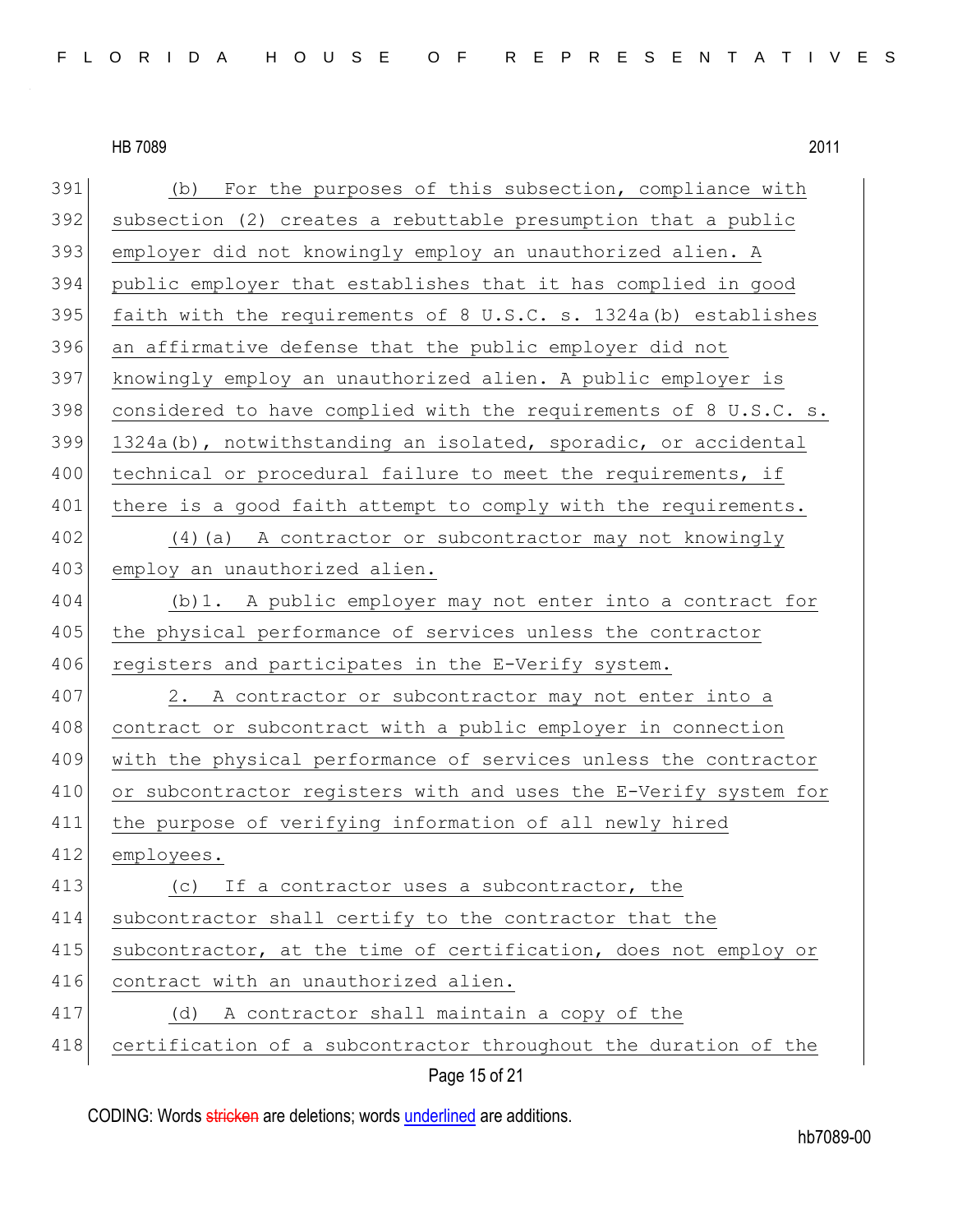| 419 | term of a contract with the subcontractor.                       |
|-----|------------------------------------------------------------------|
| 420 | If a contractor knows that a subcontractor is in<br>(e)          |
| 421 | violation of this subsection, the contractor shall terminate the |
| 422 | contract with the subcontractor.                                 |
| 423 | If a public employer knows that a contractor is in<br>(f)        |
| 424 | violation of this subsection, the public employer shall          |
| 425 | immediately terminate the contract with the contractor and the   |
| 426 | contractor is not eligible for public contracts for 1 year after |
| 427 | the date of termination. If the public employer has knowledge    |
| 428 | that a subcontractor has violated this subsection, and the       |
| 429 | contractor has otherwise complied with this subsection, the      |
| 430 | public employer shall promptly notify the contractor and order   |
| 431 | the contractor to terminate the contract with the noncompliant   |
| 432 | subcontractor.                                                   |
|     |                                                                  |
| 433 | (g)<br>Termination of a contract pursuant to paragraph (e) or    |
| 434 | paragraph (f) is not a breach of contract and may not be         |
| 435 | considered as such by the contractor or subcontractor.           |
| 436 | A contractor or subcontractor may file an action with<br>(h)     |
| 437 | a circuit or county court having jurisdiction in the county to   |
| 438 | challenge a termination of a contract under this subsection no   |
| 439 | later than 20 days after the date on which the contract or       |
| 440 | subcontract was terminated.                                      |
| 441 | (i) For the purposes of this subsection, compliance with         |
| 442 | subparagraph (b) 1. or subparagraph (b) 2. creates a rebuttable  |
| 443 | presumption that a contractor or subcontractor did not knowingly |
| 444 | employ an unauthorized alien. A contractor or subcontractor that |
| 445 | establishes that it has complied in good faith with the          |

# Page 16 of 21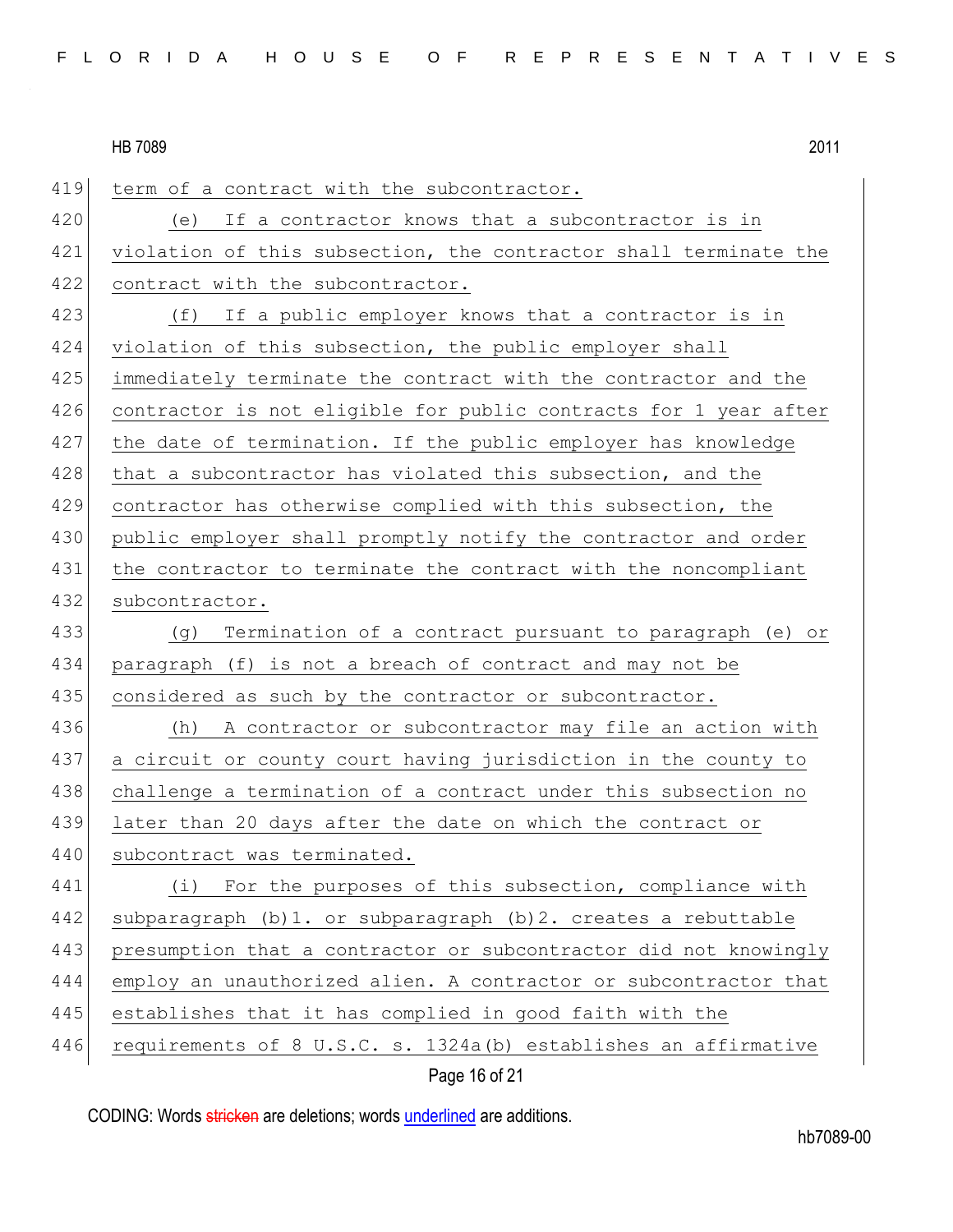447 defense that the contractor or subcontractor did not knowingly 448 employ an unauthorized alien. A contractor or subcontractor is 449 considered to have complied with the requirements of 8 U.S.C. s. 450 1324a(b), notwithstanding an isolated, sporadic, or accidental 451 technical or procedural failure to meet the requirements, if 452 there is a good faith attempt to comply with the requirements. 453 (5) This section shall be construed in a manner so as to 454 be fully consistent with any applicable federal law and shall be 455 enforced without regard to race, color, or national origin. 456 Section 8. Effective January 1, 2012, section 337.163, 457 Florida Statutes, is created to read: 458 337.163 Compliance with federal work-authorization 459 program.— 460 (1) As used in this section, the term: 461 (a) "Contractor" means a person who has entered or is 462 attempting to enter into a contract with the department for 463 services under this chapter. 464 (b) "E-Verify system" has the same meaning as provided in 465 s. 820.03. 466 (c) "Knowingly employ an unauthorized alien" has the same 467 meaning as provided in s. 820.03. 468 (d) "Subcontractor" means any supplier, distributor, 469 vendor, or firm furnishing supplies or services to or for a 470 contractor or another subcontractor under this chapter. 471 (e) "Unauthorized alien" has the same meaning as provided 472 in s. 820.03. 473 (2)(a) A contractor or subcontractor may not knowingly 474 employ an unauthorized alien.

#### Page 17 of 21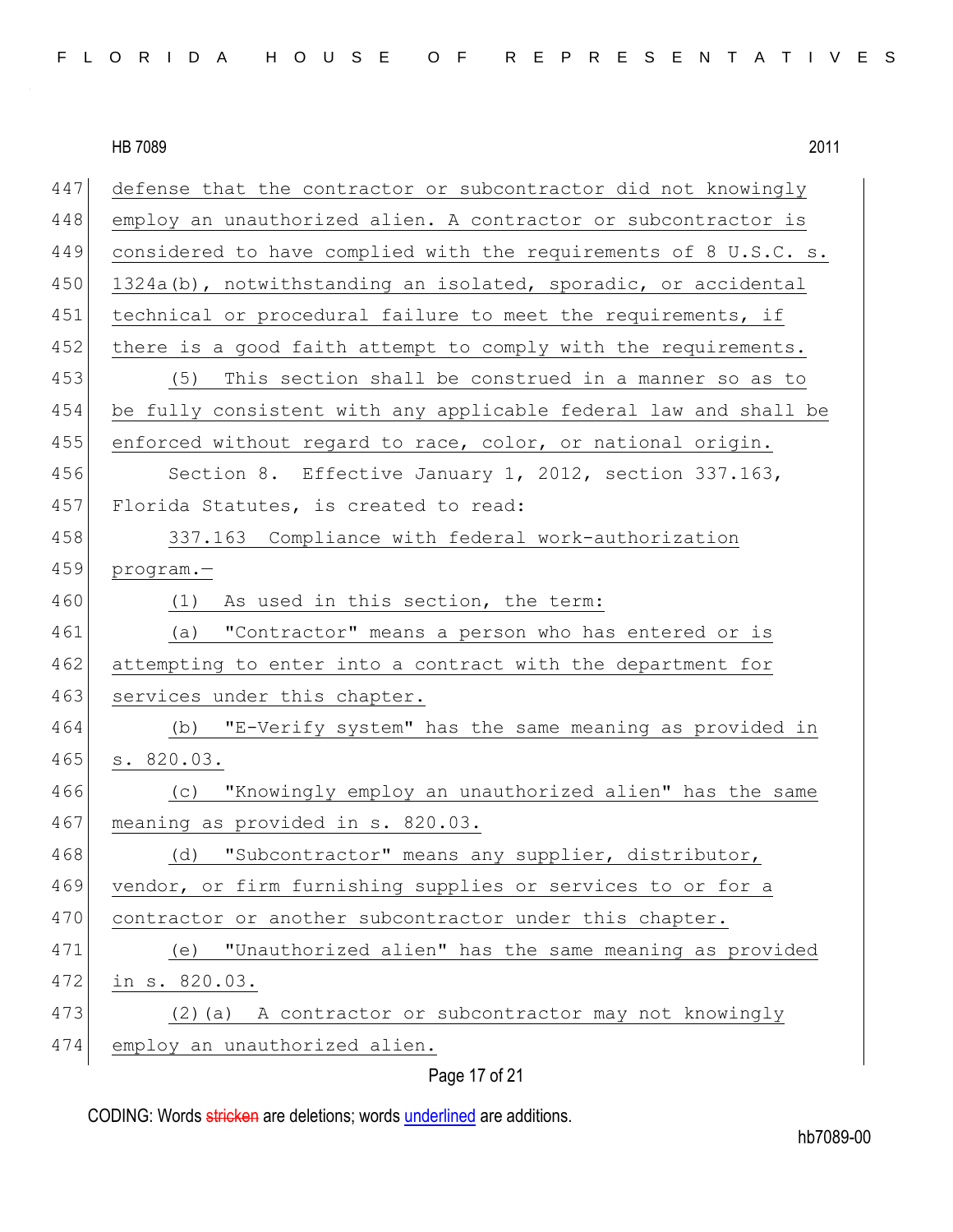475 (b) The department may not enter into a contract under 476 this chapter for contractual services unless the contractor 477 registers and participates in the E-Verify system. 478 (c) A contractor who receives a contract award under this 479 chapter for contractual services may not execute a contract, 480 purchase order, or subcontract in connection with the award 481 unless the contractor and all subcontractors providing services 482 for the contractor register and participate in the E-Verify 483 system. The contractor shall certify in writing to the 484 department that it is in compliance with this section. 485 (d) A contractor shall ensure that each subcontractor 486 providing services for the contractor registers and participates 487 in the E-Verify system. Each subcontractor shall certify in 488 writing to the contractor that it is in compliance with this 489 section. A contractor shall maintain a copy of the certification 490 of a subcontractor throughout the duration of the term of a 491 contract with the subcontractor. 492 (e) If a contractor knows that a subcontractor is in 493 violation of this subsection, the contractor shall terminate the 494 contract with the subcontractor. 495 (f) If the department knows that a contractor is in 496 violation of this section, the department shall immediately 497 terminate the contract with the contractor and the contractor is 498 not eligible for public contracts for 1 year after the date of 499 termination. If the department has knowledge that a 500 subcontractor has violated this section, and the contractor has 501 otherwise complied with this section, the department shall 502 promptly notify the contractor and order the contractor to

Page 18 of 21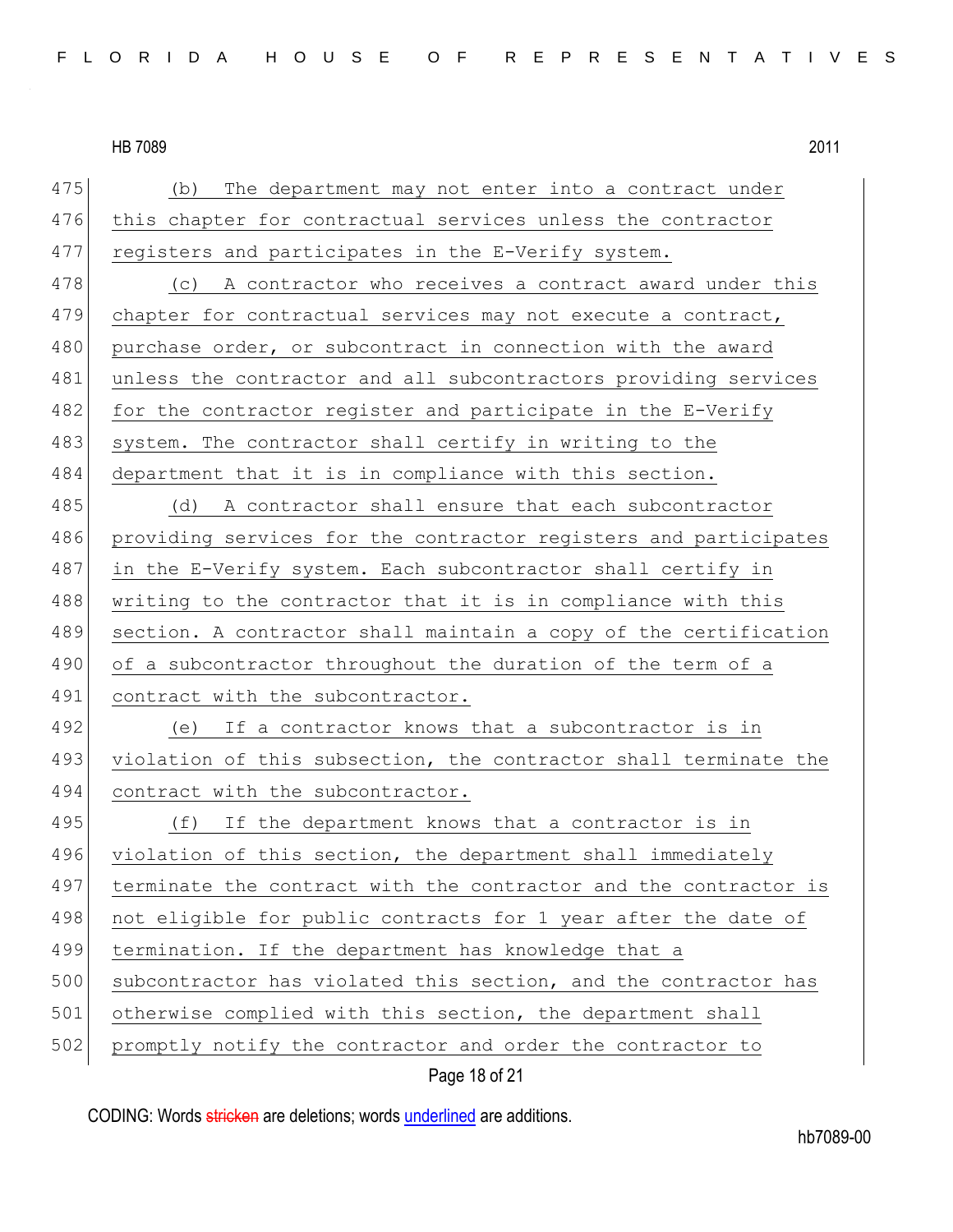503 terminate the contract with the noncompliant subcontractor. 504 (g) Termination of a contract pursuant to paragraph (e) or 505 paragraph (f) is not a breach of contract and may not be 506 considered as such by the contractor or subcontractor. 507 (h) A contractor or subcontractor may file an action with 508 a circuit or county court having jurisdiction in the county to 509 challenge a termination of a contract under this subsection no 510 later than 20 days after the date on which the contract or 511 subcontract was terminated. 512 (i) For the purposes of this subsection, compliance with 513 paragraph (b) or paragraph (c) creates a rebuttable presumption 514 that a contractor or subcontractor did not knowingly employ an 515 unauthorized alien. A contractor or subcontractor that 516 establishes that it has complied in good faith with the 517 requirements of 8 U.S.C. s. 1324a(b) establishes an affirmative 518 defense that the contractor or subcontractor did not knowingly 519 employ an unauthorized alien. A contractor or subcontractor is 520 considered to have complied with the requirements of 8 U.S.C. s. 521 1324a(b), notwithstanding an isolated, sporadic, or accidental 522 technical or procedural failure to meet the requirements, if 523 there is a good faith attempt to comply with the requirements. 524 (3) This section shall be construed in a manner so as to 525 be fully consistent with any applicable federal law and shall be 526 enforced without regard to race, color, or national origin. 527 Section 9. Subsection (16) is added to section 901.15, 528 Florida Statutes, to read: 529 901.15 When arrest by officer without warrant is lawful.—A 530 law enforcement officer may arrest a person without a warrant

Page 19 of 21

CODING: Words stricken are deletions; words underlined are additions.

hb7089-00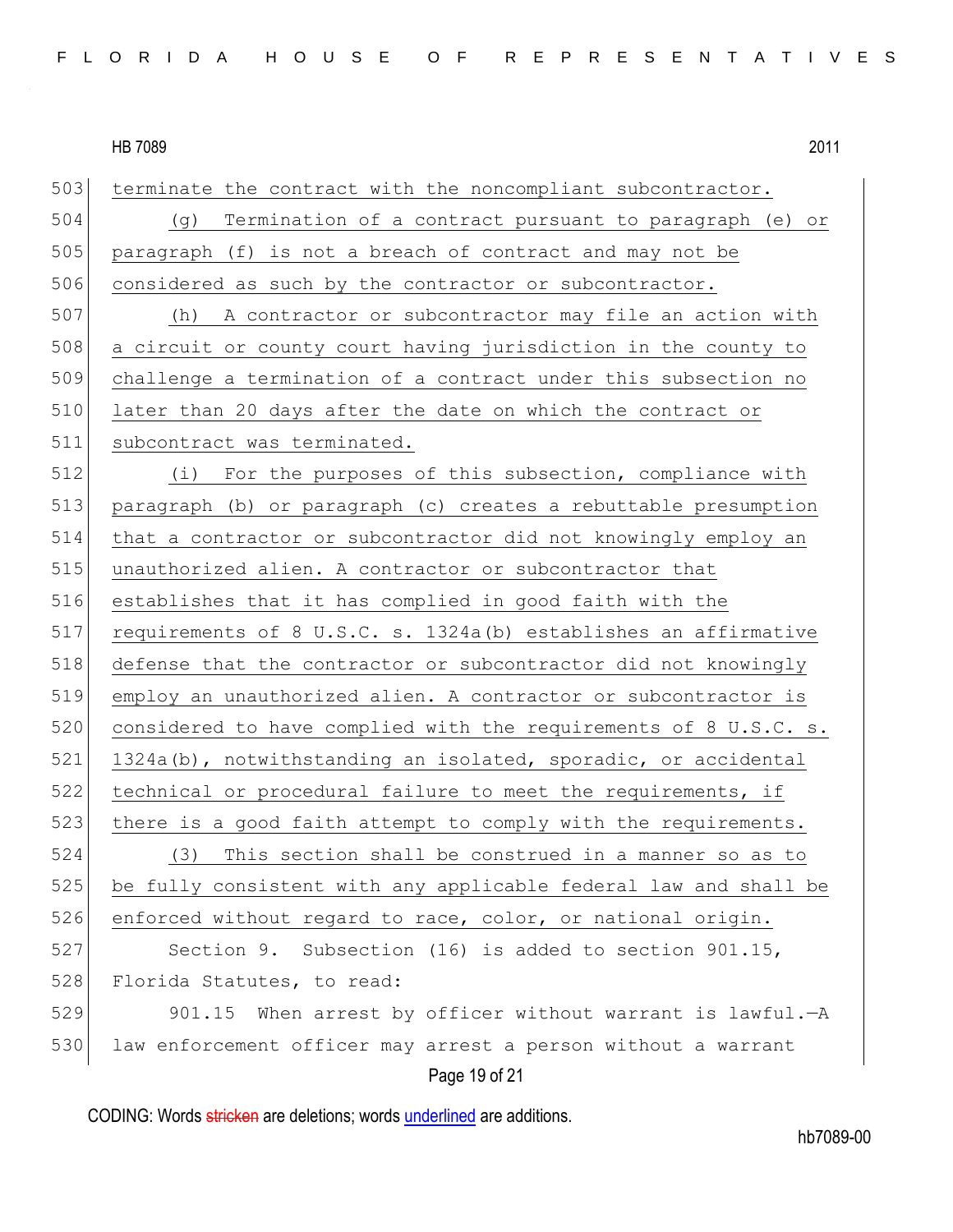| 531 | when:                                                            |
|-----|------------------------------------------------------------------|
| 532 | (16) The officer has probable cause to believe that the          |
| 533 | person to be arrested is unlawfully in the United States in      |
| 534 | violation of state and federal law.                              |
| 535 | Section 10. Paragraph (c) of subsection (2) of section           |
| 536 | 903.046, Florida Statutes, is amended to read:                   |
| 537 | 903.046 Purpose of and criteria for bail determination.-         |
| 538 | (2)<br>When determining whether to release a defendant on        |
| 539 | bail or other conditions, and what that bail or those conditions |
| 540 | may be, the court shall consider:                                |
| 541 | The defendant's family ties, length of residence in<br>(C)       |
| 542 | the community, legal residency status in the United States,      |
| 543 | employment history, financial resources, and mental condition.   |
| 544 | Section 11. Section 921.245, Florida Statutes, is created        |
| 545 | to read:                                                         |
| 546 | 921.245 Illegal alien multiplier; enhanced penalties.-Upon       |
| 547 | a finding by the trier of fact that the defendant committed the  |
| 548 | charged offense while the defendant was an alien and was         |
| 549 | unlawfully present in the United States, the penalty for any     |
| 550 | felony or misdemeanor, or any delinquent act or violation of law |
| 551 | that would be a felony or misdemeanor if committed by an adult,  |
| 552 | may be enhanced. Penalty enhancement affects the applicable      |
| 553 | statutory maximum penalty only. Each of the findings required as |
| 554 | a basis for such sentence must be found beyond a reasonable      |
| 555 | doubt. The enhancement shall be as follows:                      |
| 556 | (1) (a) A misdemeanor of the second degree may be punished       |
| 557 | as if it were a misdemeanor of the first degree.                 |
| 558 | A misdemeanor of the first degree may be punished as<br>(b)      |

Page 20 of 21